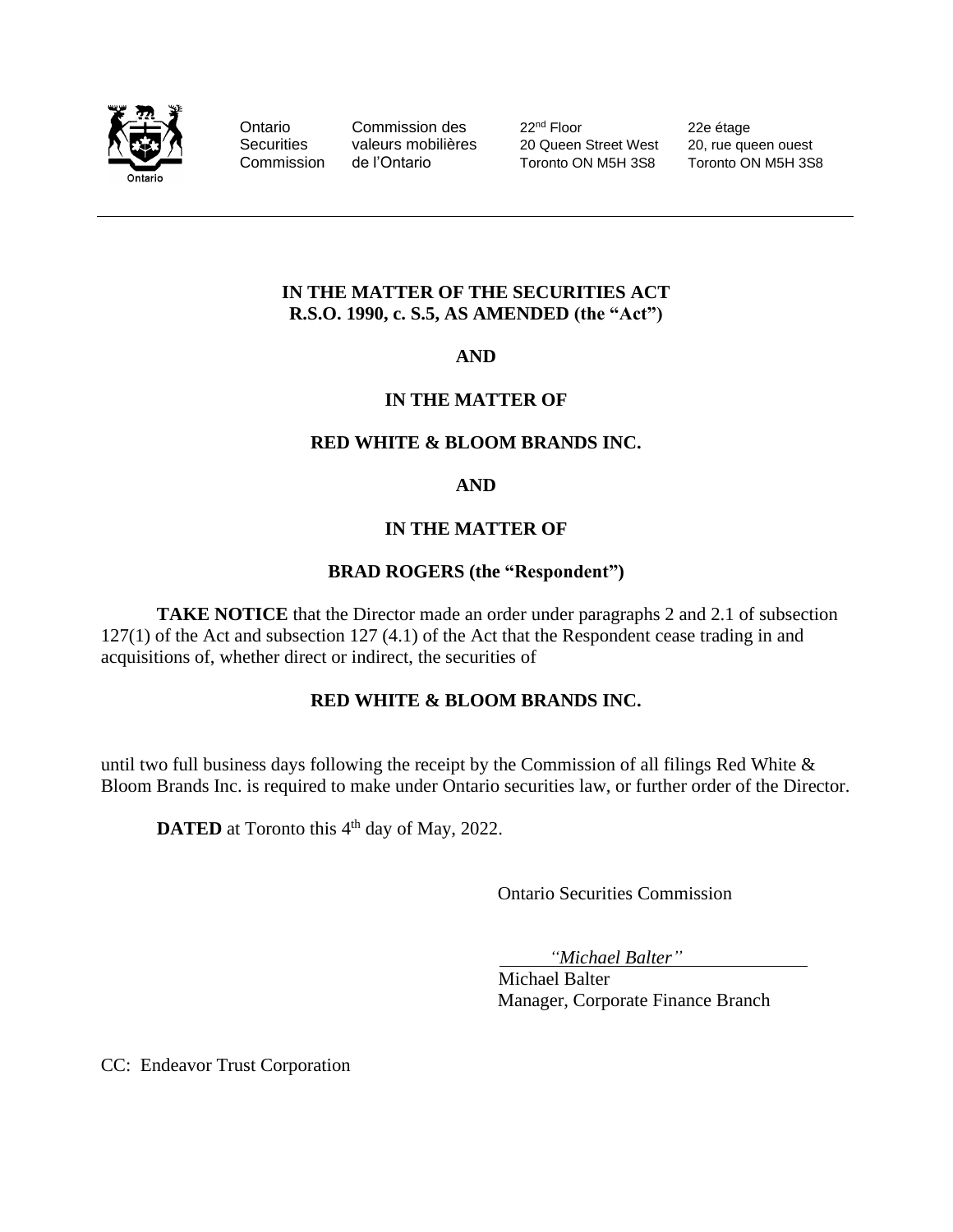

Ontario Commission des 22<sup>nd</sup> Floor 22e étage<br>Securities valeurs mobilières 20 Queen Street West 20, rue que Securities valeurs mobilières 20 Queen Street West 20, rue queen ouest Commission de l'Ontario Toronto ON M5H 3S8 Toronto ON M5H 3S8

#### **IN THE MATTER OF THE SECURITIES ACT R.S.O. 1990, c. S.5, AS AMENDED (the "Act")**

**AND**

# **IN THE MATTER OF**

# **RED WHITE & BLOOM BRANDS INC.**

# **AND**

# **IN THE MATTER OF**

# **BRAD ROGERS**

#### **ORDER**

**(Paragraphs 2 and 2.1 of Subsection 127(1) and Subsection 127(4.1))**

**WHEREAS Red White & Bloom Brands Inc.** (the "Reporting Issuer") is a reporting issuer in the Province of Ontario.

**AND WHEREAS** Brad Rogers (the "Respondent") is a director, officer or other insider of the Reporting Issuer and had, or may have had, access to material information with respect to the Reporting Issuer that has not been generally disclosed.

**AND WHEREAS** the Reporting Issuer failed to file the following continuous disclosure materials as required by Ontario securities law (collectively, the "Default"):

- a) audited annual financial statements for the year ended December 31, 2021;
- b) management's discussion and analysis relating to the audited annual financial statements for the year ended December 31, 2021;
- c) certification of the foregoing filings as required by National Instrument 52-109 *Certification of Disclosure in Issuers' Annual and Interim Filings*;

**AND WHEREAS** the Director is of the opinion that it is in the public interest to make this order;

**IT IS ORDERED** pursuant to paragraph 2 and paragraph 2.1 of subsection 127(1) and subsection 127(4.1) of the Act that, effective immediately, all trading in and all acquisitions of